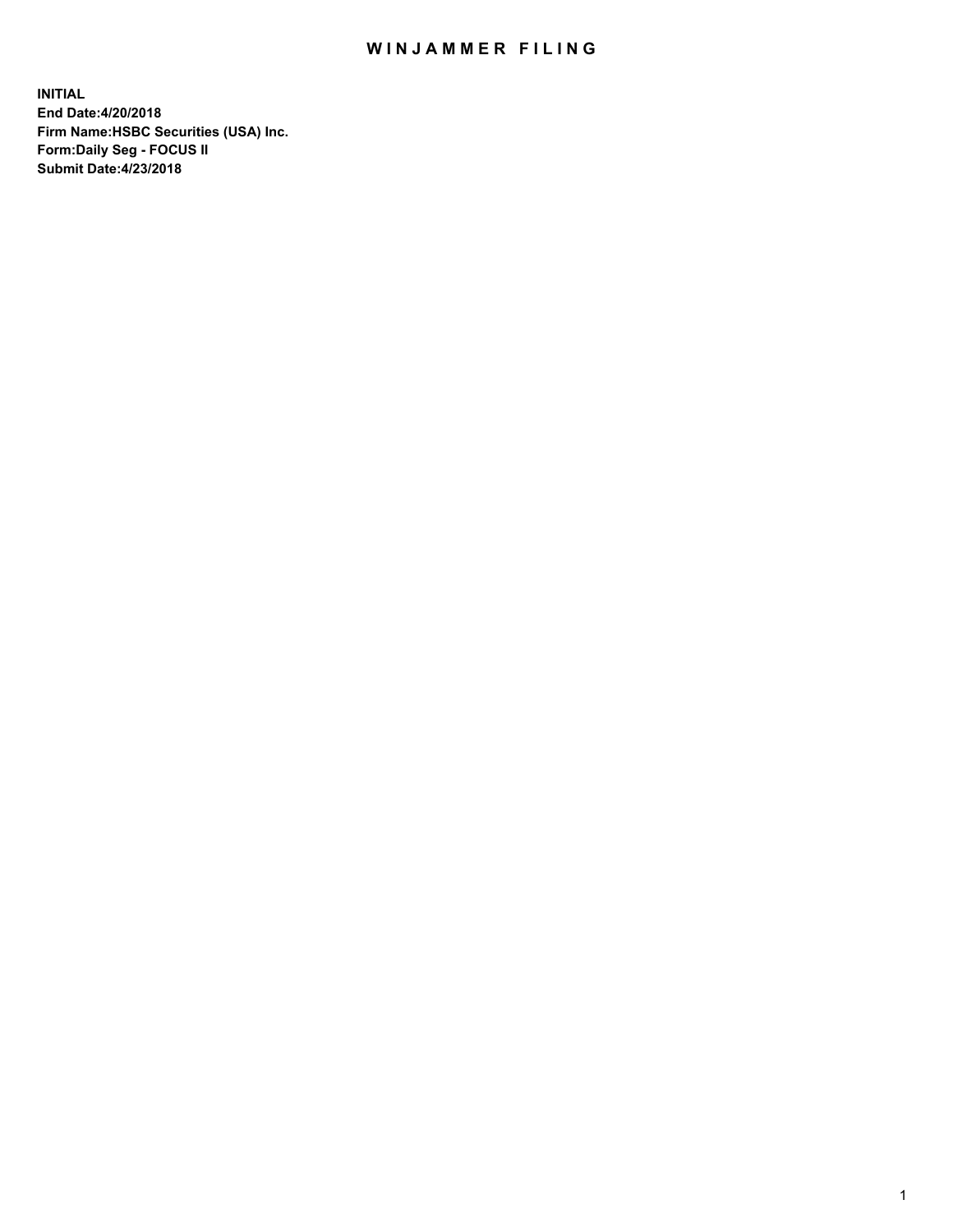## **INITIAL End Date:4/20/2018 Firm Name:HSBC Securities (USA) Inc. Form:Daily Seg - FOCUS II Submit Date:4/23/2018 Daily Segregation - Cover Page**

| Name of Company<br><b>Contact Name</b><br><b>Contact Phone Number</b><br><b>Contact Email Address</b>                                                                                                                                                                                                                         | <b>HSBC Securities (USA) Inc.</b><br><b>Michael Vacca</b><br>212-525-7951<br>michael.vacca@us.hsbc.com |
|-------------------------------------------------------------------------------------------------------------------------------------------------------------------------------------------------------------------------------------------------------------------------------------------------------------------------------|--------------------------------------------------------------------------------------------------------|
| FCM's Customer Segregated Funds Residual Interest Target (choose one):<br>a. Minimum dollar amount: ; or<br>b. Minimum percentage of customer segregated funds required:%; or<br>c. Dollar amount range between: and; or<br>d. Percentage range of customer segregated funds required between: % and %.                       | 147,000,000<br><u>0</u><br><u>00</u><br>00                                                             |
| FCM's Customer Secured Amount Funds Residual Interest Target (choose one):<br>a. Minimum dollar amount: ; or<br>b. Minimum percentage of customer secured funds required:%; or<br>c. Dollar amount range between: and; or<br>d. Percentage range of customer secured funds required between: % and %.                         | 25,000,000<br><u>0</u><br><u>00</u><br>00                                                              |
| FCM's Cleared Swaps Customer Collateral Residual Interest Target (choose one):<br>a. Minimum dollar amount: ; or<br>b. Minimum percentage of cleared swaps customer collateral required:%; or<br>c. Dollar amount range between: and; or<br>d. Percentage range of cleared swaps customer collateral required between:% and%. | 95,000,000<br><u>0</u><br><u>00</u><br><u>00</u>                                                       |

Attach supporting documents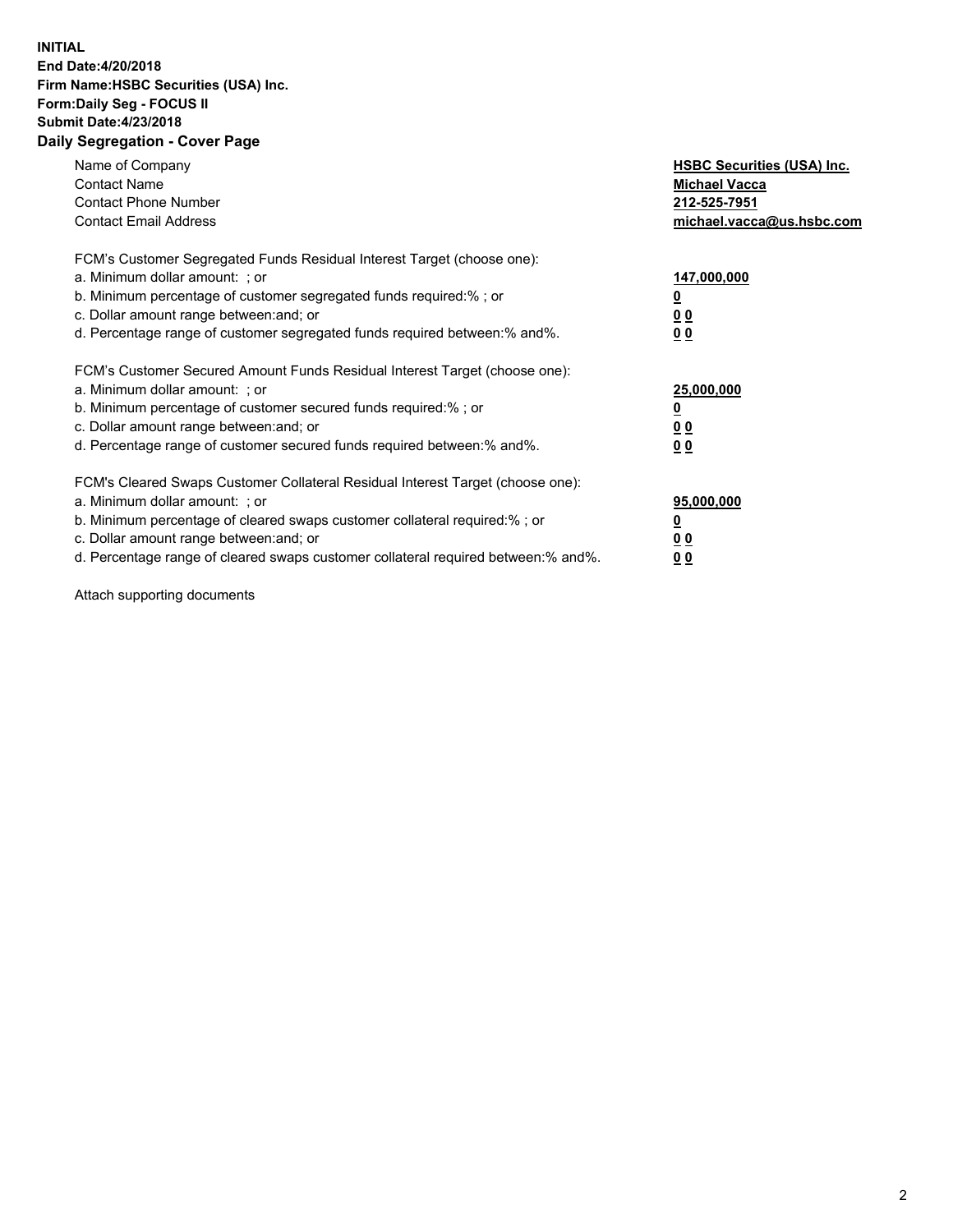**INITIAL End Date:4/20/2018 Firm Name:HSBC Securities (USA) Inc. Form:Daily Seg - FOCUS II Submit Date:4/23/2018 Daily Segregation - Secured Amounts** Foreign Futures and Foreign Options Secured Amounts Amount required to be set aside pursuant to law, rule or regulation of a foreign government or a rule of a self-regulatory organization authorized thereunder **0** [7305] 1. Net ledger balance - Foreign Futures and Foreign Option Trading - All Customers A. Cash **75,105,899** [7315] B. Securities (at market) **88,221,540** [7317] 2. Net unrealized profit (loss) in open futures contracts traded on a foreign board of trade **-2,637,164** [7325] 3. Exchange traded options a. Market value of open option contracts purchased on a foreign board of trade **0** [7335] b. Market value of open contracts granted (sold) on a foreign board of trade **0** [7337] 4. Net equity (deficit) (add lines 1. 2. and 3.) **160,690,275** [7345] 5. Account liquidating to a deficit and account with a debit balances - gross amount **3,762,529** [7351] Less: amount offset by customer owned securities **-3,758,890** [7352] **3,639** [7354] 6. Amount required to be set aside as the secured amount - Net Liquidating Equity Method (add lines 4 and 5) **160,693,914** [7355] 7. Greater of amount required to be set aside pursuant to foreign jurisdiction (above) or line 6. **160,693,914** [7360] FUNDS DEPOSITED IN SEPARATE REGULATION 30.7 ACCOUNTS 1. Cash in banks A. Banks located in the United States **81,583,075** [7500] B. Other banks qualified under Regulation 30.7 **0** [7520] **81,583,075** [7530] 2. Securities A. In safekeeping with banks located in the United States **41,876,662** [7540] B. In safekeeping with other banks qualified under Regulation 30.7 **0** [7560] **41,876,662** [7570] 3. Equities with registered futures commission merchants A. Cash **0** [7580] B. Securities **0** [7590] C. Unrealized gain (loss) on open futures contracts **0** [7600] D. Value of long option contracts **0** [7610] E. Value of short option contracts **0** [7615] **0** [7620] 4. Amounts held by clearing organizations of foreign boards of trade A. Cash **0** [7640] B. Securities **0** [7650] C. Amount due to (from) clearing organization - daily variation **0** [7660] D. Value of long option contracts **0** [7670] E. Value of short option contracts **0** [7675] **0** [7680]

- 5. Amounts held by members of foreign boards of trade
	- A. Cash **33,224,615** [7700]
	- B. Securities **46,344,878** [7710]
	- C. Unrealized gain (loss) on open futures contracts **-2,637,164** [7720]
	- D. Value of long option contracts **0** [7730]
	- E. Value of short option contracts **0** [7735] **76,932,329** [7740]
- 6. Amounts with other depositories designated by a foreign board of trade **0** [7760]
- 7. Segregated funds on hand **0** [7765]
- 8. Total funds in separate section 30.7 accounts **200,392,066** [7770]
- 9. Excess (deficiency) Set Aside for Secured Amount (subtract line 7 Secured Statement Page 1 from Line 8)
- 10. Management Target Amount for Excess funds in separate section 30.7 accounts **25,000,000** [7780]
- 11. Excess (deficiency) funds in separate 30.7 accounts over (under) Management Target **14,698,152** [7785]

**39,698,152** [7380]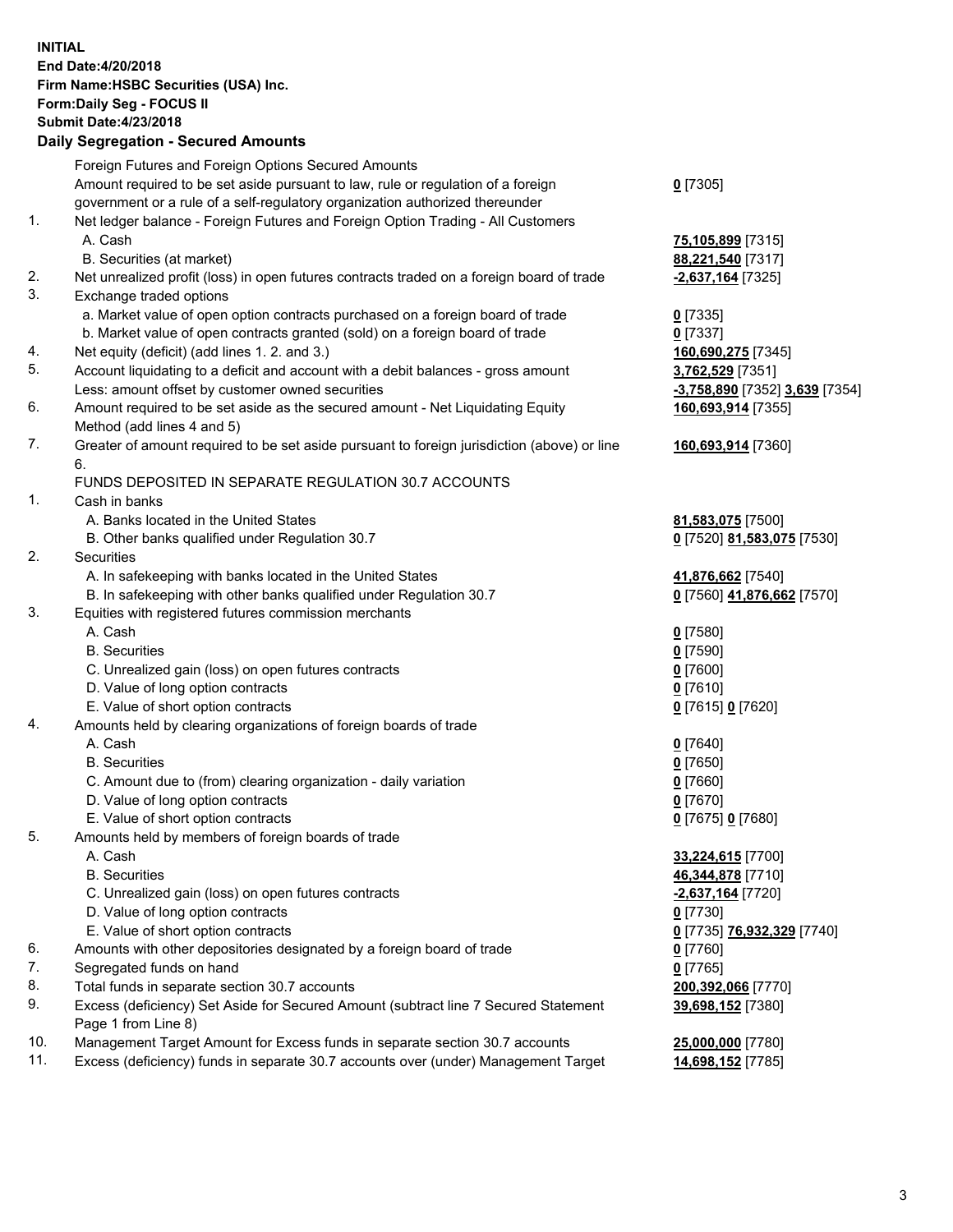**INITIAL End Date:4/20/2018 Firm Name:HSBC Securities (USA) Inc. Form:Daily Seg - FOCUS II Submit Date:4/23/2018 Daily Segregation - Segregation Statement** SEGREGATION REQUIREMENTS(Section 4d(2) of the CEAct) 1. Net ledger balance A. Cash **452,806,093** [7010] B. Securities (at market) **1,318,672,863** [7020] 2. Net unrealized profit (loss) in open futures contracts traded on a contract market **-181,272,941** [7030] 3. Exchange traded options A. Add market value of open option contracts purchased on a contract market **275,361,378** [7032] B. Deduct market value of open option contracts granted (sold) on a contract market **-52,794,773** [7033] 4. Net equity (deficit) (add lines 1, 2 and 3) **1,812,772,620** [7040] 5. Accounts liquidating to a deficit and accounts with debit balances - gross amount **35,986,767** [7045] Less: amount offset by customer securities **-35,986,692** [7047] **75** [7050] 6. Amount required to be segregated (add lines 4 and 5) **1,812,772,695** [7060] FUNDS IN SEGREGATED ACCOUNTS 7. Deposited in segregated funds bank accounts A. Cash **29,038,052** [7070] B. Securities representing investments of customers' funds (at market) **0** [7080] C. Securities held for particular customers or option customers in lieu of cash (at market) **258,414,506** [7090] 8. Margins on deposit with derivatives clearing organizations of contract markets A. Cash **391,432,843** [7100] B. Securities representing investments of customers' funds (at market) **0** [7110] C. Securities held for particular customers or option customers in lieu of cash (at market) **1,009,598,282** [7120] 9. Net settlement from (to) derivatives clearing organizations of contract markets **831,508** [7130] 10. Exchange traded options A. Value of open long option contracts **275,361,378** [7132] B. Value of open short option contracts **-52,794,773** [7133] 11. Net equities with other FCMs A. Net liquidating equity **8,118,314** [7140] B. Securities representing investments of customers' funds (at market) **0** [7160] C. Securities held for particular customers or option customers in lieu of cash (at market) **0** [7170] 12. Segregated funds on hand **50,660,075** [7150] 13. Total amount in segregation (add lines 7 through 12) **1,970,660,185** [7180] 14. Excess (deficiency) funds in segregation (subtract line 6 from line 13) **157,887,490** [7190] 15. Management Target Amount for Excess funds in segregation **147,000,000** [7194]

16. Excess (deficiency) funds in segregation over (under) Management Target Amount Excess

**10,887,490** [7198]